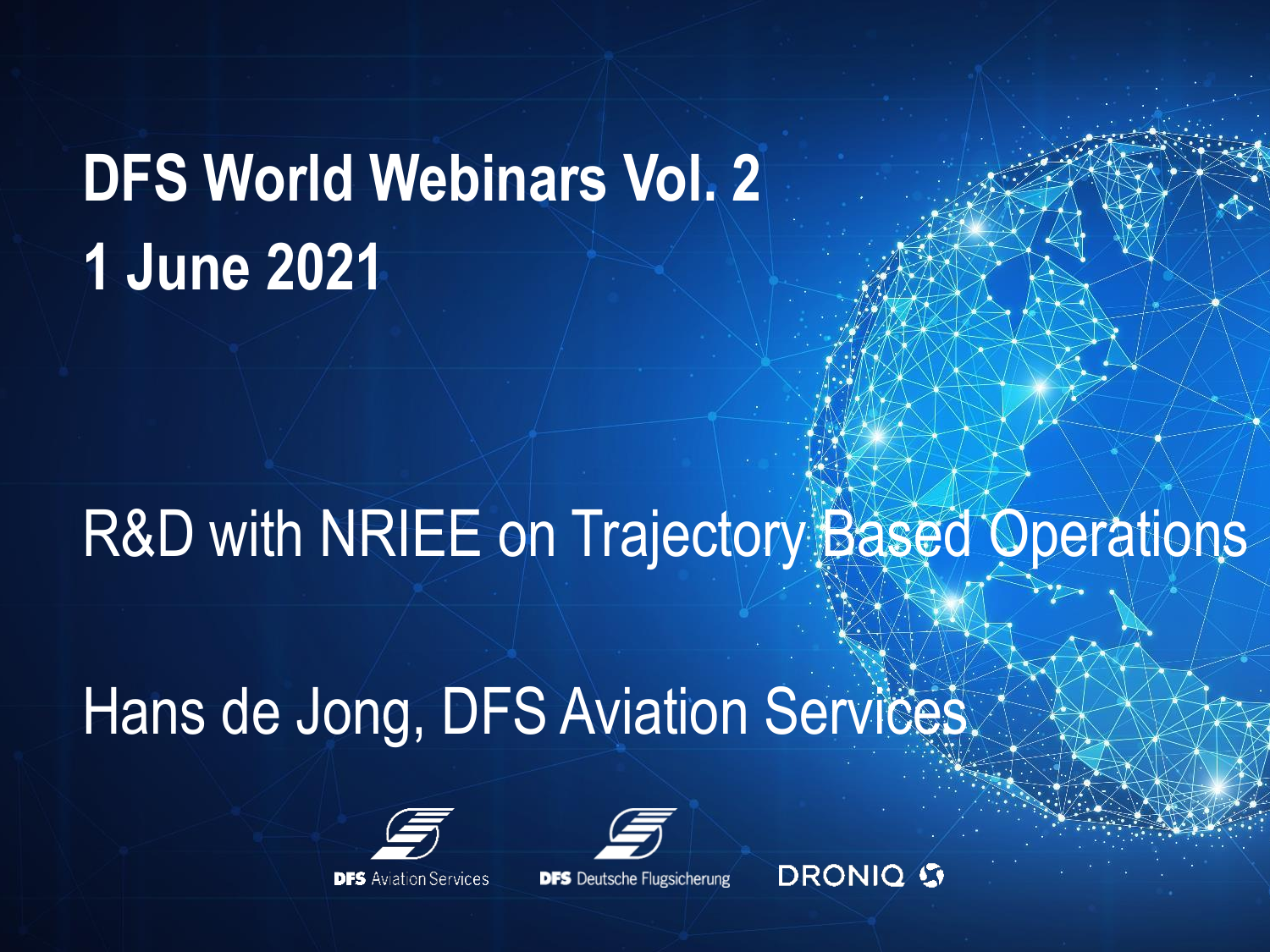## **Agenda**

#### **1 The present situation in China**

- 1.1 COVID-19
- 1.2 Recovery of Air Traffic
- 1.3 Global Developments in Air Traffic

#### **2 Cooperative R&D project with NRIEE regarding Trajectory Based Operations**

- 2.1 Context and Focus of the Project
- 2.2 Organisations in the Project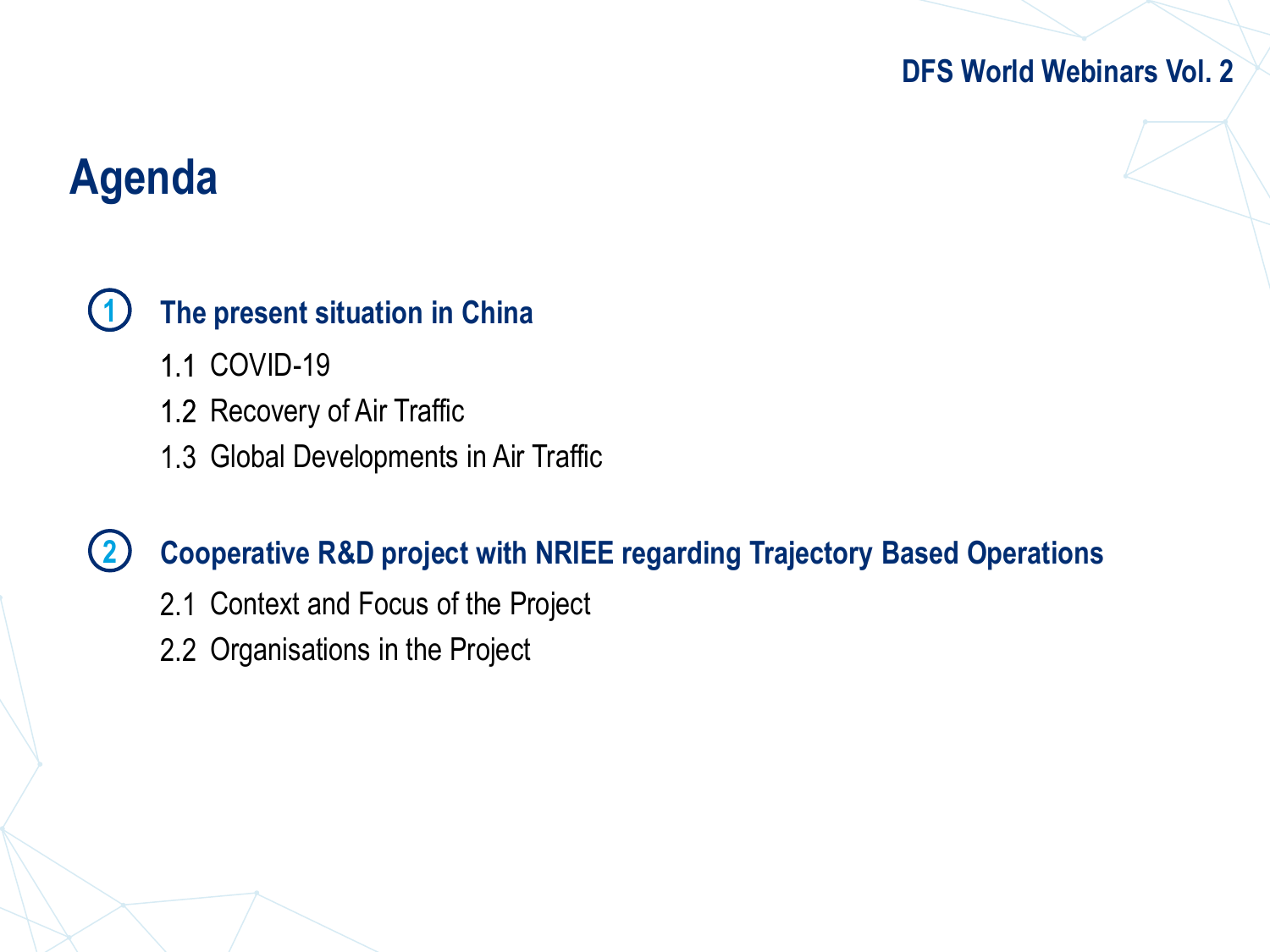### **THE PRESENT SITUATION IN CHINA**

**COVID-19**



[https://coronavirus.jhu.edu/region/china,](https://coronavirus.jhu.edu/region/china) 2021-06-26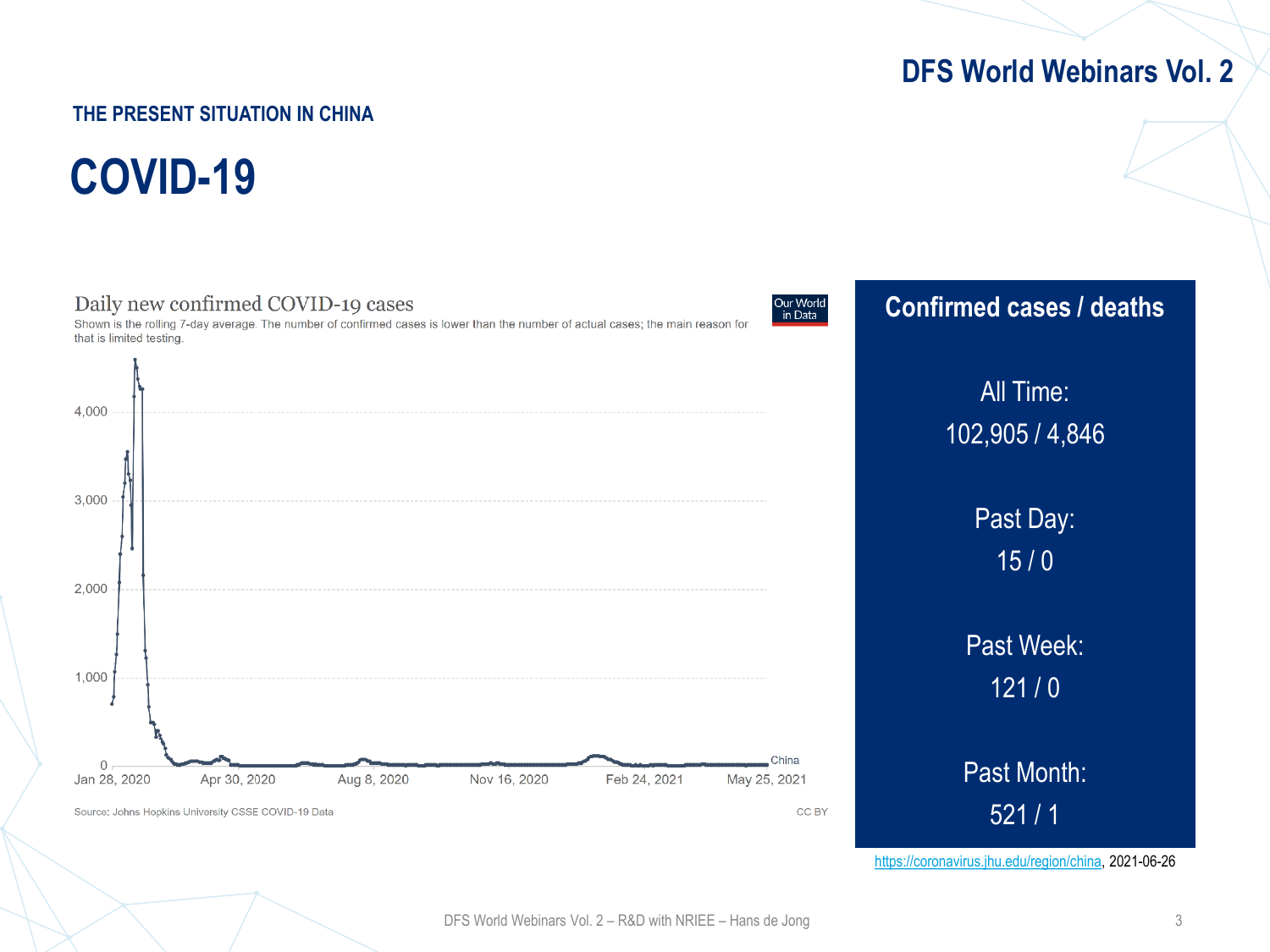#### **THE PRESENT SITUATION IN CHINA**

## **Recovery of Air Traffic**

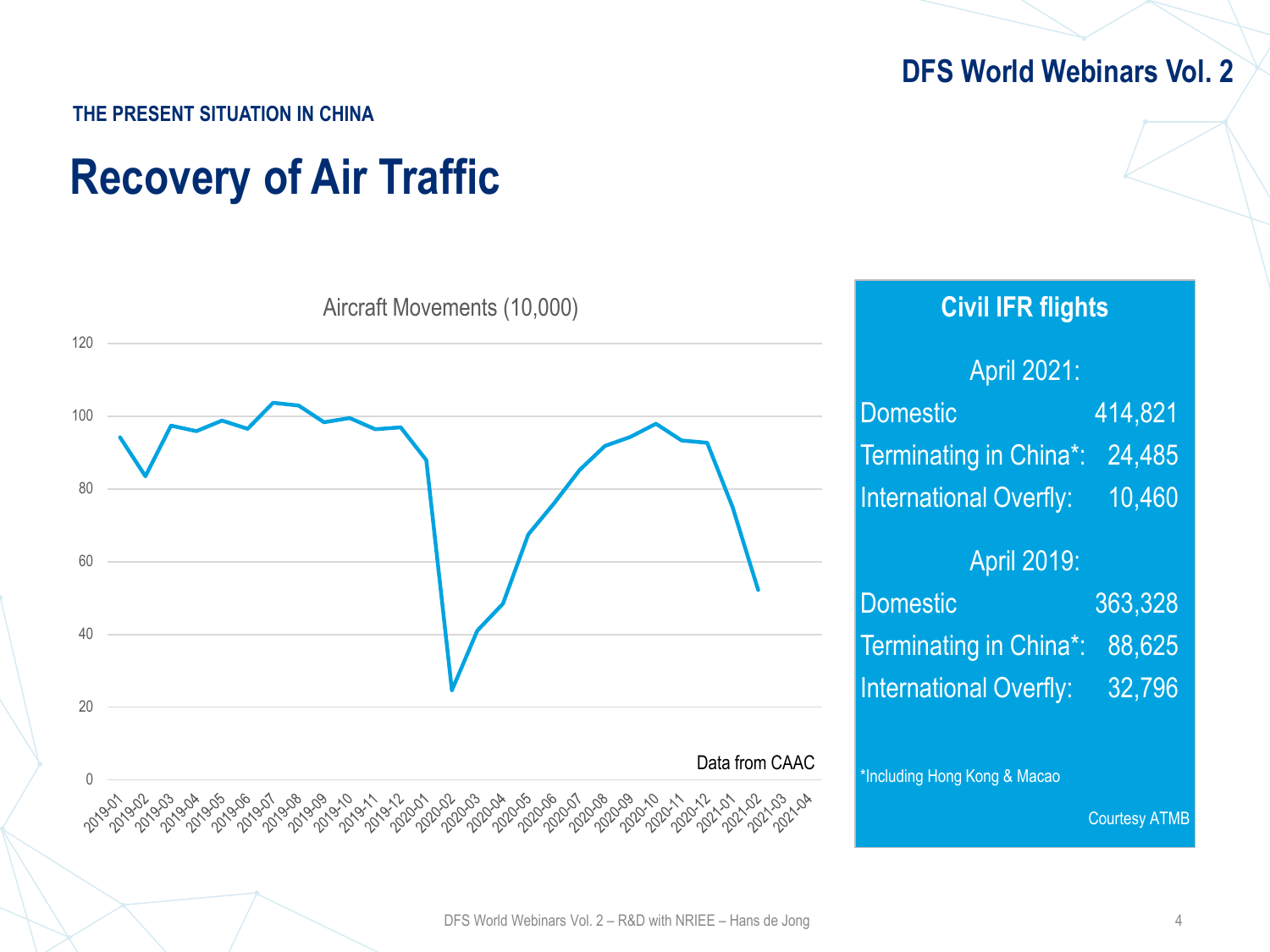**THE PRESENT SITUATION IN CHINA**

## **Global Developments in Air Traffic**

 $2020\,$  Total passengers enplaned and deplaned, passengers in transit counted once, ACI

| Guangzhou (CAN) |  |
|-----------------|--|
| Atlanta (ATL)   |  |

42 918 685

43 767 558

 $k_{\rm B}$ 

**INTERNATIONALITY OF THE ANNUALITY** 

**CHINA SOUTHERN** 

"<sup>全航</sup>方帝国中

- 3 Chengdu (CTU) 40 741 509
- 4 Dallas/Fort Worth (DFW) 39 364 990
- 5 Shenzhen (SZX) 37 916 054
- 6 Chongqing (CKG) 34 937 789
- 7 Beijing (PEK) 34 513 827
- 8 Denver (DEN) 33 741 129
- 9 Kunming (KMG) 32 990 805
- 10 Shanghai (SHA) 31 165 641

- -

| 1               | Atlanta (ATL)     | 110 531 300 |
|-----------------|-------------------|-------------|
| 2               | Beijing (PEK)     | 100 013 642 |
| 3               | Los Angeles (LAX) | 88 068 013  |
| 4               | Dubai (DXB)       | 86 396 757  |
| $5\overline{)}$ | Tokyo (HND).      | 85 505 054  |
| 6               | Chicago (ORD)     | 84 649 115  |
|                 | London (LHR)      | 80 888 305  |
| 8               | Shanghai (PVG)    | 76 153 455  |

 $2019$  Total passengers enplaned and deplaned, passengers in transit counter

- Paris (CDG) 76 150 009
- 10 Dallas/Fort Worth (DFW) 75 066 956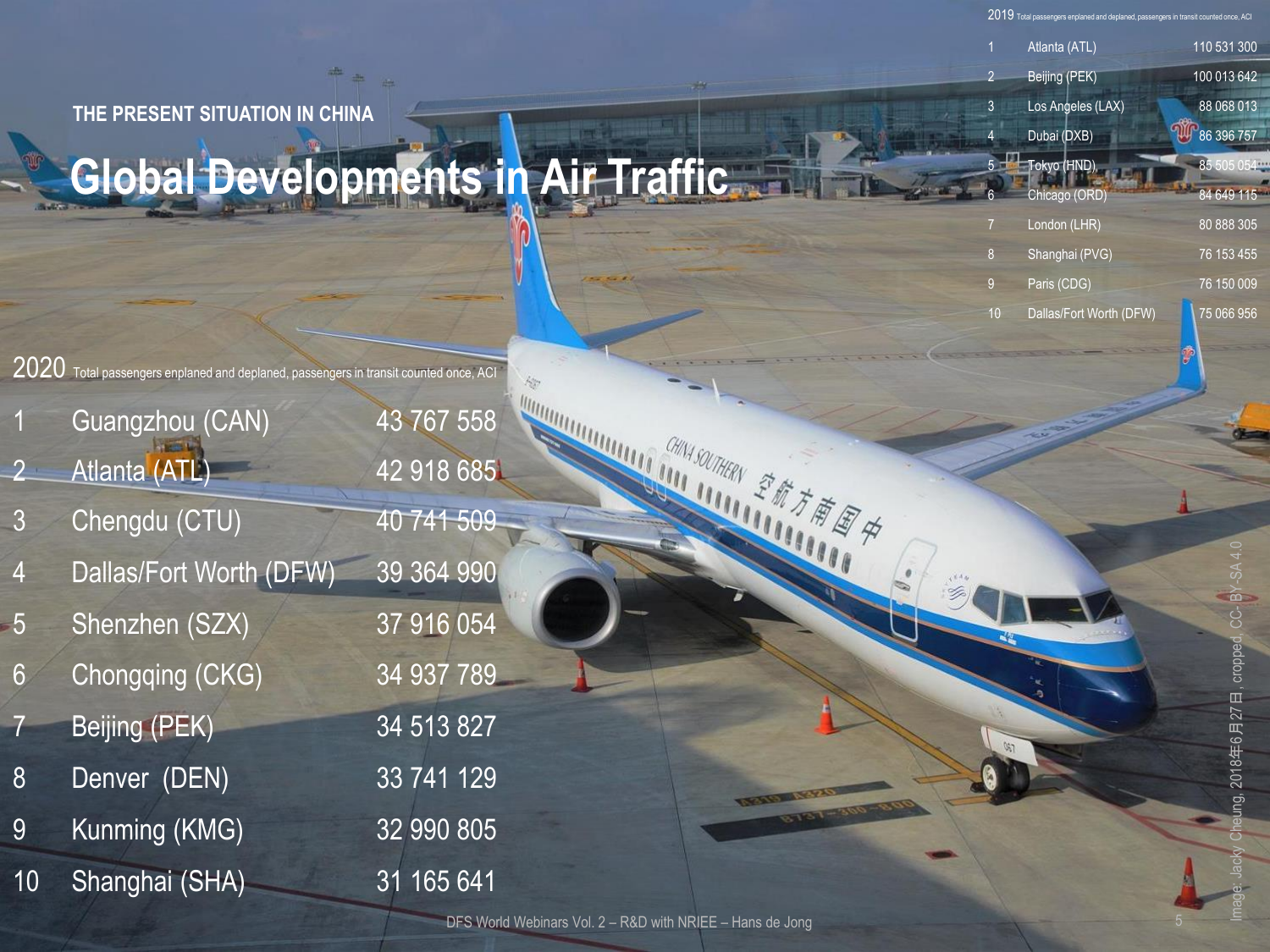#### **R/D PROJECT WITH NRIEE**

## **Context and Focus of the Project**

DAS and NRIEE cooperate in a program to improve long haul flights, e.g. Guangzhou-Nairobi



The project focuses on R&D and operational expertise regarding Trajectory Based Operations for high density airspace near Guangzhou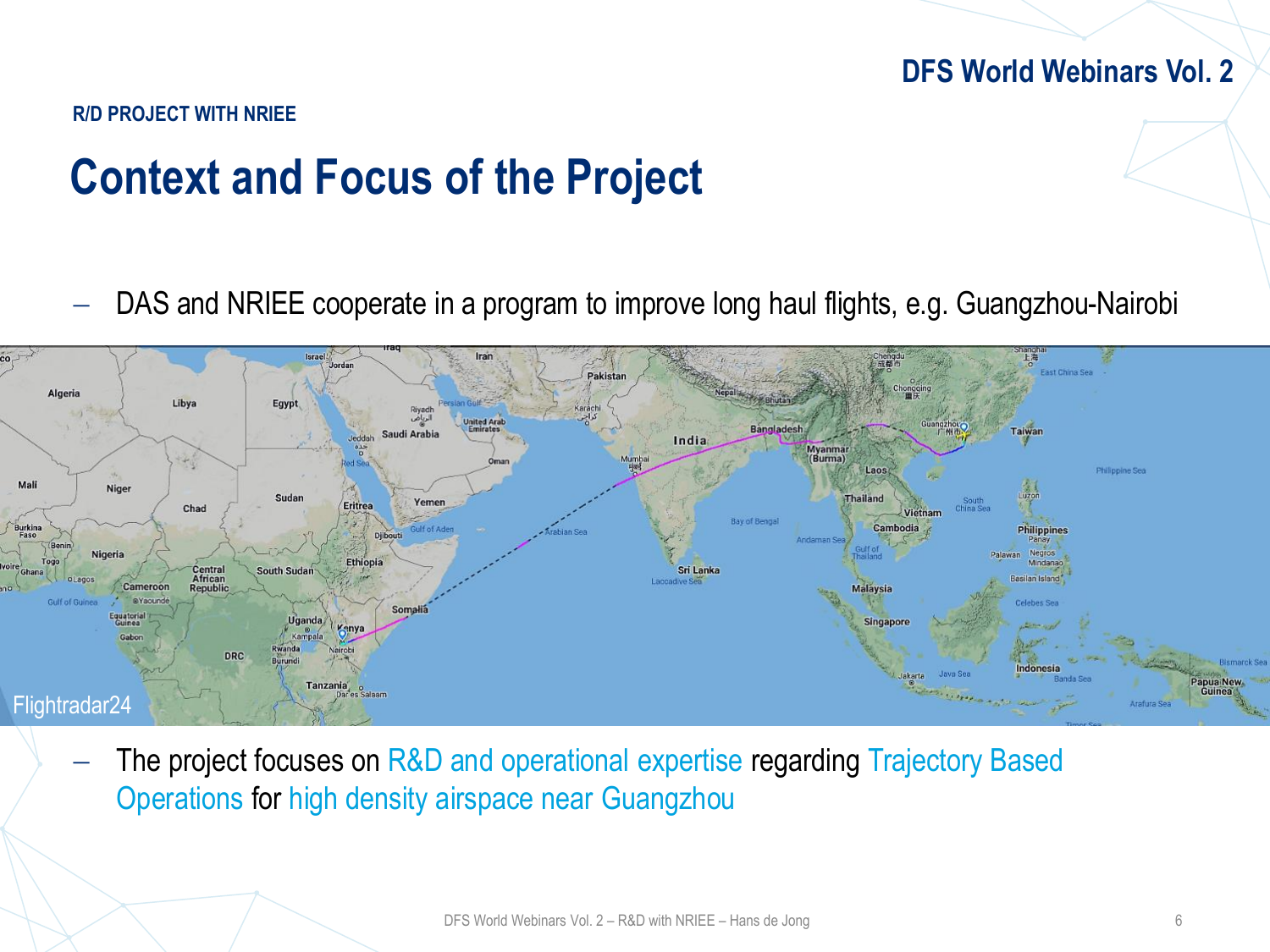**R/D PROJECT WITH NRIEE**

## **Organisations in the Project**



Nanjing Research Institute of Electronics Engineering R&D organisation i.a. for ATM, with subsidiary supplying ATMS

### DFS Aviation Services

Project Management, Workshop ATC Operations, Site Visit OCC

DFS German Air Navigation Services R&D regarding TBO and FRA, Operational En-route Expertise

Ernst Schroeder Centre

Workshop Formal Concept Analysis